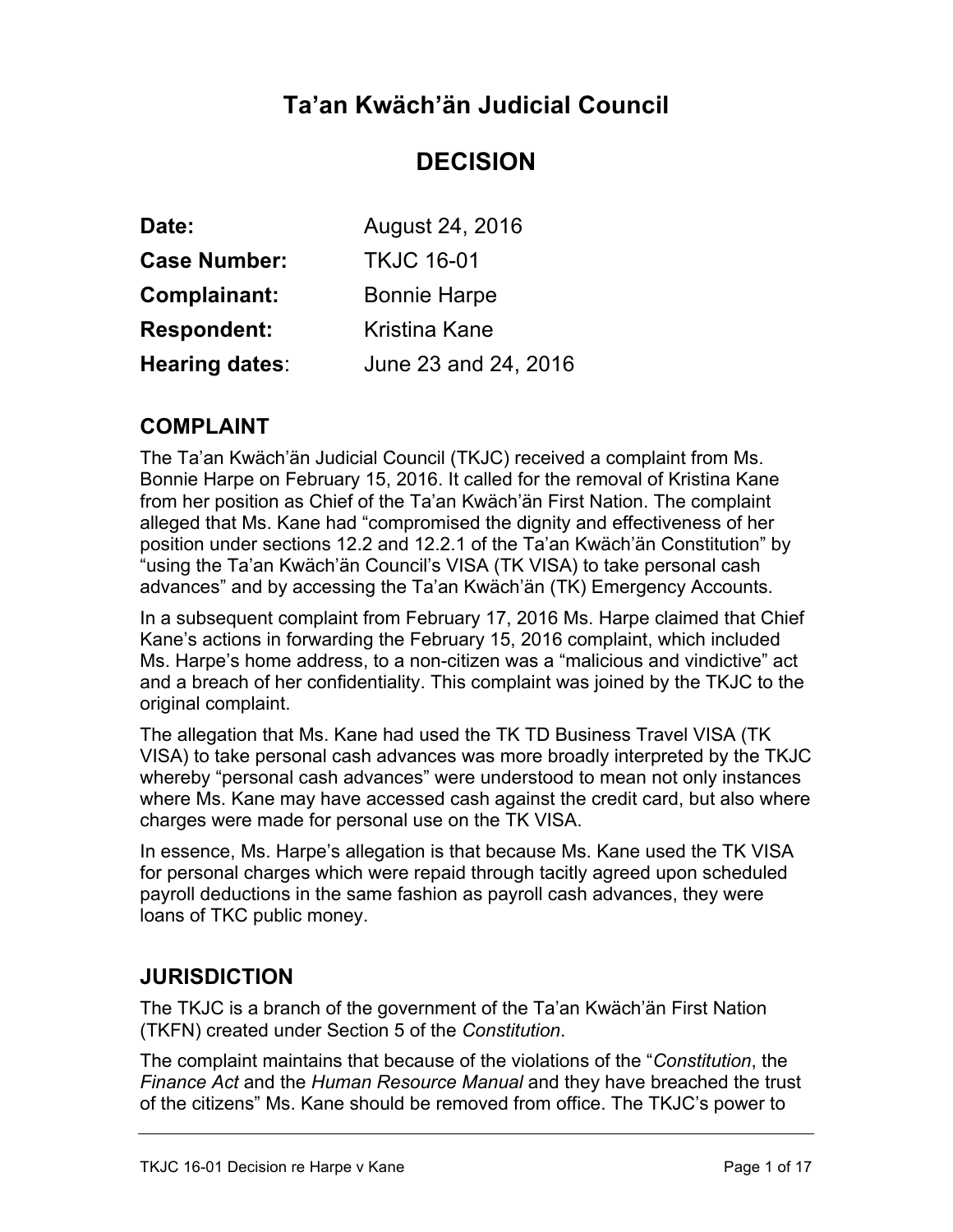remove a TK official from office flows from section 12.2 of the *Constitution*, which states it may "remove a member of the Board if he or she is found to be compromising the dignity or effectiveness of that office."

This jurisdiction is reinforced by Yukon Supreme Court interpretations of the TKJC's role. "The Judicial Council has enormous powers ranging from adjudicating violations of the laws of the Ta'an Kwäch'än Council to removing members of the Board." (Harpe vs. Massie and Ta'an Kwäch'än Council, 2006 YKSC 01) These powers, such as outlined in Section 12.1.1, allow the TKJC to also "impose such sentences as are provided by law to ensure compliance".

Of note, the TKJC further recognizes that it "has the unique power to examine the validity of any existing law or regulation to determine if it is consistent with the customs and traditions of the Ta'an Kwäch'än." (Harpe vs. Massie and Ta'an Kwäch'än Council, 2006 YKSC 01)

## **PROCEDURE:**

The TKJC received two Complaints from Ms. Harpe which fundamentally raised the same evidentiary issues. One was in regard to Chief Kane and the other in regard to Deputy-Chief Telep. The parties advised the TKJC that they would be calling primarily the same witnesses for both matters.

The TKJC is the master of its own procedures, which allows it to flexibly address issues as they arise prior to or during a hearing. In this case, based on an application by the Respondents, a partial publications ban was put in place in regard to TKFN financial matters and personal financial information.

Further, the TKJC decided it was appropriate, efficient and expeditious to hear testimony on both complaints from each witness, appropriately, and subsequently issue two separate Decisions. The parties agreed to this process.

In addition, Ms. Harpe asked that the TKJC allow Ms. Pillai to assist her in presentation of her Complaint(s) as she was not represented by legal counsel. As there was no objection from the Respondents, the TKJC allowed the request.

Both Ms. Kane and Ms. Telep were represented by legal counsel, Ms. Jocelyn Barrett.

### **ISSUES on the KANE COMPLAINT:**

- 1. Did Ms. Kane use public TKFN funds for personal use and if so, was such use of the TK VISA in compliance with TKFN Policy?
- 2. Did Ms. Kane comply with TKFN policy in regard to standard payroll advances for payroll cash advances and/or TK Visa personal charges?
- 3. Did Ms. Kane access the Emergency Fund, and if so, was such access in in compliance with TKFN procedures?
- 4. Did Ms. Kane breach confidentiality by sending a copy of the complaint by Ms. Harpe to a non-TKC citizen?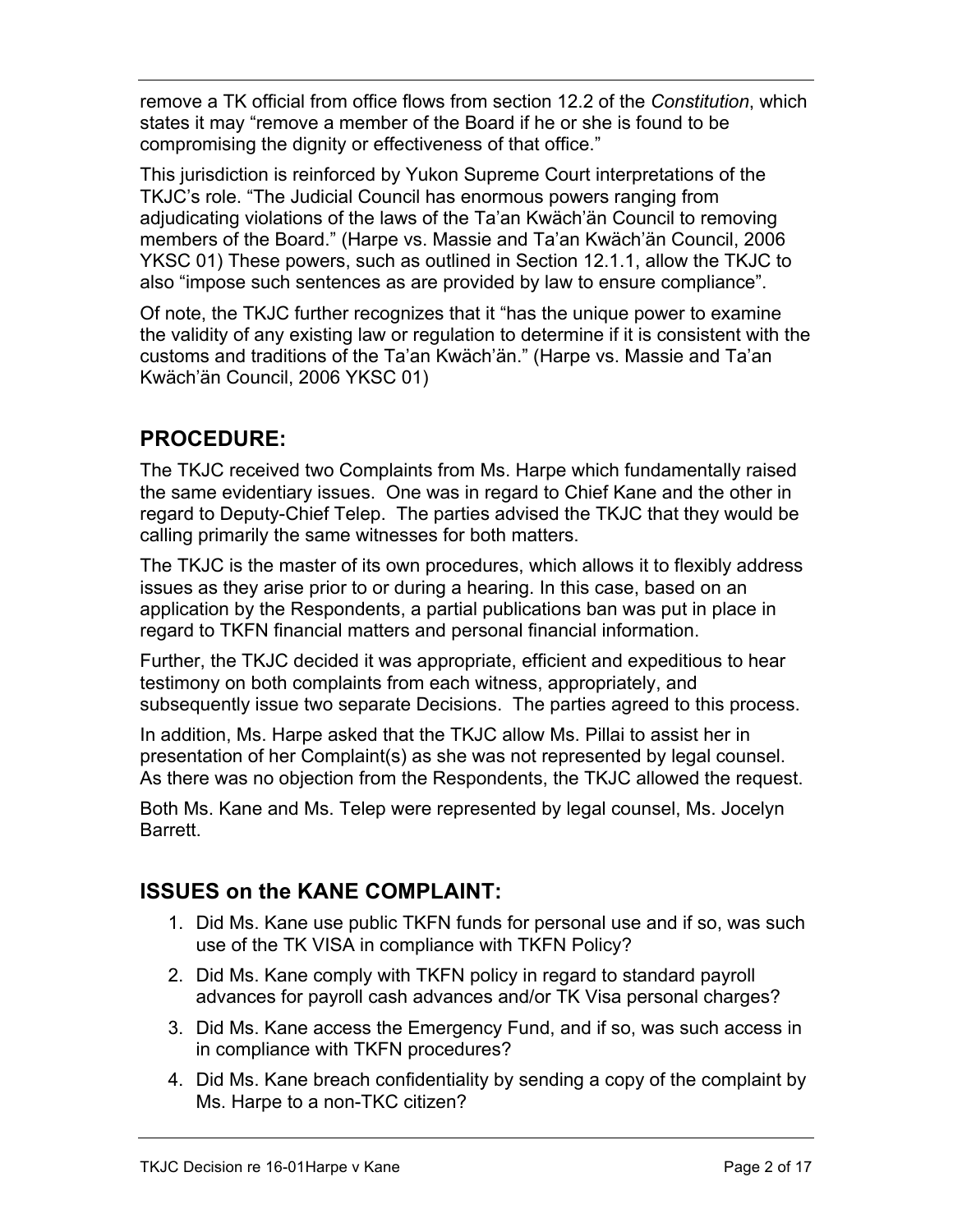5. If any or all of the above acts are proven, did their commission by Ms. Kane compromise the dignity and/or effectiveness of her position as Chief sufficiently to warrant removal from office?

## **ARGUMENT OF THE COMPLAINANT**

Ms. Harpe and Ms. Pillai stated in their opening and closing submissions that, in summary:

- Ms. Kane used the TK VISA credit card for personal purposes. When she did, Ms. Kane violated the TK "*Constitution*, the *Finance Act* and the *Human Resource Manual* and … breached the trust of the citizens";
- Ms. Kane's personal use of the TK VISA was a criminal offence;
- Ms. Kane's access to the Emergency Fund on two occasions lacked transparency and accountability; and
- Ms. Kane sent a copy of the Complaint to a non-TK citizen, which had the effect of distributing personal information about a TK citizen, resulting in a breach of confidentiality which raised personal security concerns for her.

Ms. Kane, through these acts, had "compromised the dignity and effectiveness of her position under sections 12.2 and 12.2.1 of the *Ta'an Kwäch'än Constitution*" and should be removed from office.

### **ARGUMENT OF THE RESPONDENT**

Ms. Jocelyn Barrett, lawyer for Ms. Kane, argued that Ms. Kane:

- Admits to using the TK VISA for personal purchases. Given, however, there are no written rules regarding use of the TK VISA card, such use did not contravene any policy of the TKC. Also as the Cardholder Agreement was in Kane's name and registered as a liability on Kane's personal bank accounts it was effectively Kane's own personal credit card. Further, when personal use of the TK VISA was later seen as inappropriate, all personal expenditures have been fully reimbursed by Ms. Kane to the TKFN.
- Admits to accessing TK's Emergency Funds. As a TKC citizen, Ms. Kane was entitled to access the Funds in the same manner and under the same procedures as all TKC citizens, which she did on two occasions.
- Admits to sending a copy of the February 15th complaint to a non-citizen of TKFN. Ms. Kane believed such action was necessary as a proactive response intended to limit the liability of the TKFN for the potentially libellous statements made by the Complainant in that document regarding the person to whom it was sent. As well, any complaint filed with the TKJC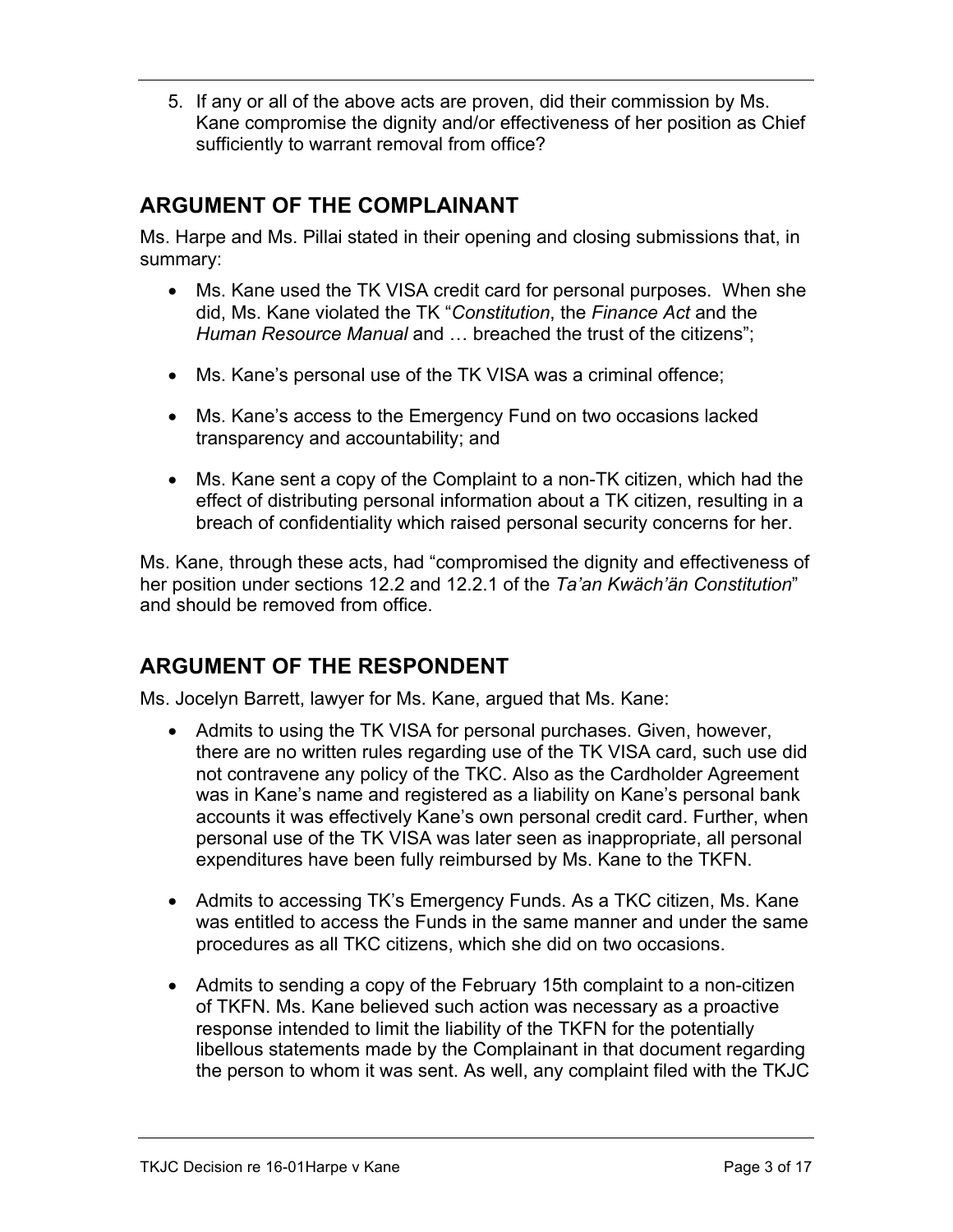and all the information in it including the personal address of the complainant becomes public information.

• It is alleged that Ms. Kane has not "compromised the dignity and effectiveness of her position under sections 12.2 and 12.2.1 of the *Ta'an Kwäch'än Constitution*" on the basis of these acts and should not be removed from office.

### **CONSTITUTIONAL AND STATUTORY REFERENCES**

#### The Finance Administration Act:

Chapter 2: Public money is defined as all money and negotiable instruments received, held or collected by, for or on behalf of the TKC including revenues, interest or investments, money in funds designated as special funds, money borrowed by the TKC or money in trust funds.

*Finance Administration Act* 29.1 states that no loan of public money shall be made except as authorized by an order of the Board and 29.2 reads that the power to make loans…from the operating fund shall not be made except in accordance with the regulations.

Of note, there are no Regulations to the *Finance Administration Act*.

#### Human Resources Policy and Procedures:

Section 7 explains that regular full time employees work seven hours per day, regularly Monday to Friday with a bi-weekly pay. Pay periods flow Sunday to Saturday with time sheets being submitted on the following Monday and pay received on the ensuing Friday. In essence, one week's pay is withheld on an ongoing basis.

Section 7.2 states that Pay Advances shall only be issued to employees in cases of pressing emergencies to full time employees. Advances must be authorized, paid by manual cheque and not to be less than two days' wages or more than one week's gross pay. Further, they shall not be authorized if there are any outstanding (unrepaid) advances. A pressing emergency is defined as "unforeseeable circumstances that will cause hardship unless immediate financial assistance is obtained".

The procedure for Pay Advances is that the employee completes a Pay Advance form, with 24 hours' notice if possible, to their manager who with the payroll department reviews the reason for the request, the numbers of advances in the prior 12 months, the repayment process, ensuring no outstanding advances remain and the employee has full time status. Both the Department Manager and the Finance Manager are required to approve any pay advance prior to issuing same.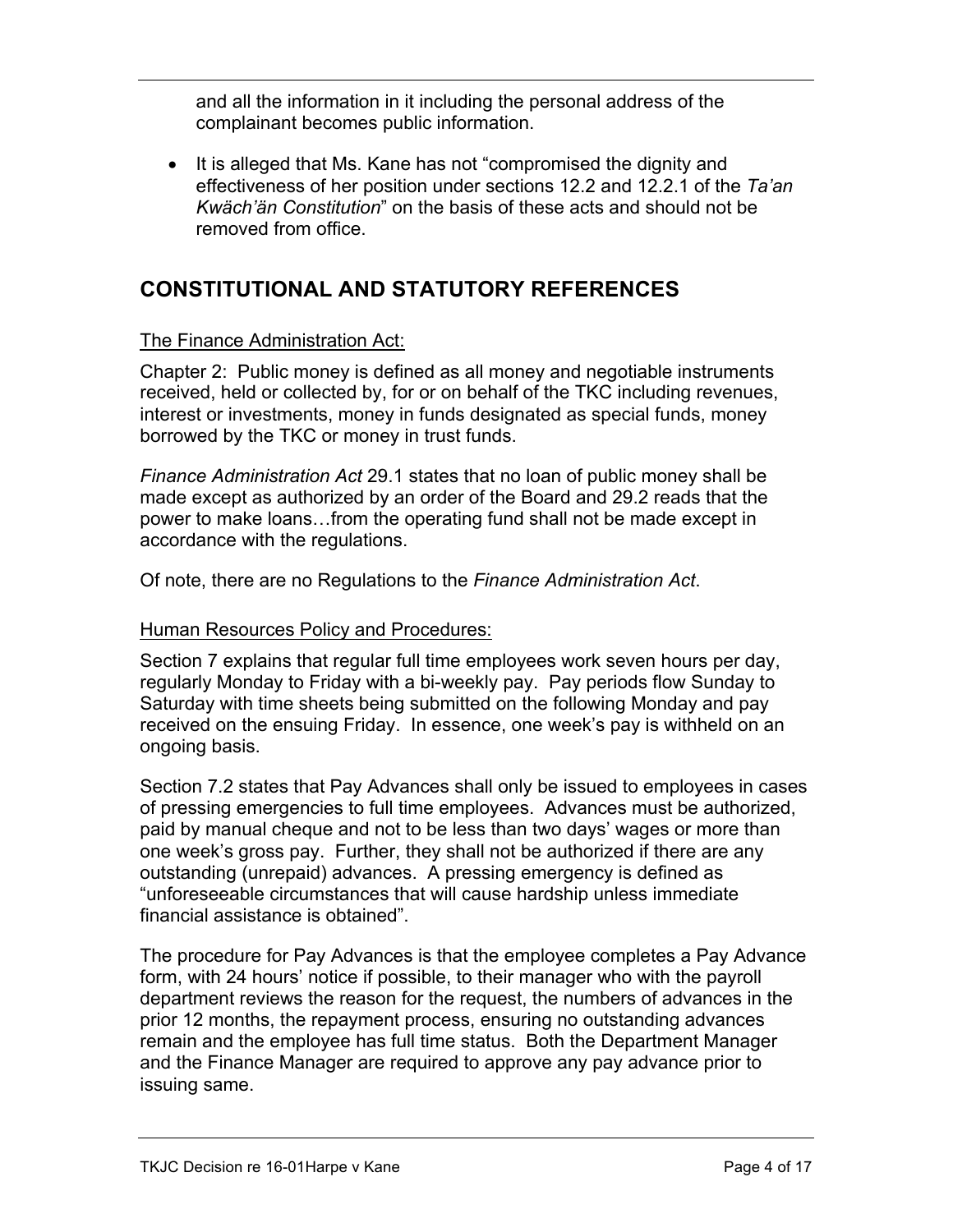The Pay Advance form shows that the employee may request a repayment schedule which means they are not required to fully repay the advance, but carry forward a balance into future pay periods.

#### Chief and Deputy Chief Compensation Policy of 2013:

Section 1.2 defines Executive as meaning 'the elected Non-employee positions of Chief and Deputy Chief' but goes on to state that these positions are subject to the *Human Resources Policy*, excepting conflicts where this policy would govern.

#### Emergency Fund Policy:

Established "To provide financial assistance to TKFN Citizens in cases of emergencies". Emergency is defined as unforeseen circumstances that cause unusual hardships and requires immediate action. It is a last resort fund, available to any TKFN citizen upon proper application, available once per anniversary year and approved by the executive director for up to \$1,000.00, up to an annual total amount as set in the TKC annual budget.

#### Emergency Medical Fund Policy:

To provide financial assistance to TKFN citizens for the expenses associated with medical emergencies. Medical emergency includes evacuation and critical medical and or life threatening conditions for up to \$2,000 for travel outside the Yukon.

#### Information and Communication Technology Policy (Section 19)

This policy covers the use of any technology owned, leased or licensed by the TKC including computers…that can create… send or receive information to or from another electronic device. It states that employees who send or forward email with any libellous, defamatory, offensive… remarks may be found liable; and if an employee sends, forwards or copies any confidential information without permission of the department manager the employee may be liable;

As part of our consideration of the legislation, regulations and policies presented as reference information to the TKJC, the TKJC recognizes several significant sub-issues and mitigating factors:

- The absence of a credit card use policy was identified as a concern by numerous witnesses. Mr. Ed Schultz, while Governance Coordinator, was tasked with putting such a policy in place. He resigned before it was implemented. A number of defects in the draft policy were identified, which have not been rectified, resulting in the ongoing absence of a policy.
- The *Finance Administration Act* "is flawed and needs revision" in the view of Mr. Johnston, the TKFN Finance Manager. "Some sections of it (are) unworkable" which "makes implementing it difficult."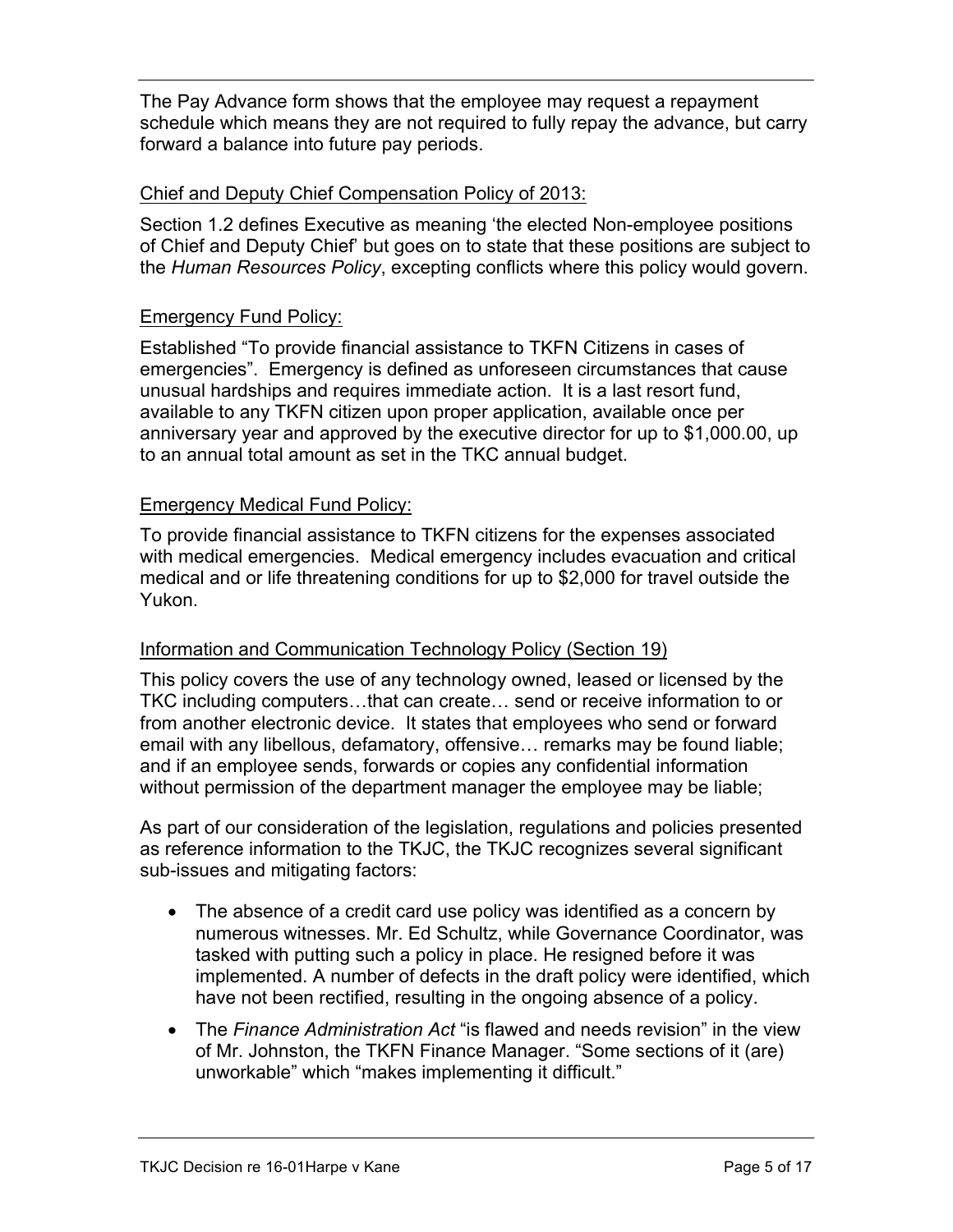- The *Human Resources Manual* and policies are "under construction" according to Ms. Kufeldt, TKFN Human Resources advisor and Chair of the Elder's Council.
- A Governance Oversight and Procedures Policy vacuum has been highlighted repeatedly by the testimony of TKC members. Of critical concern is the testimony by several TKC directors that they have received no basic briefing materials, policy materials or governance training upon assuming their roles as TKC directors.

### **EVIDENCE, WITNESS TESTIMONY and ARGUMENT:**

| EX#            | <b>DESCRIPTION</b>                                                    | Reference/Location                                      |
|----------------|-----------------------------------------------------------------------|---------------------------------------------------------|
| 1              | TKC Draft Minutes February 11, 2016                                   |                                                         |
| $\overline{2}$ | <b>G/L Transaction Listing</b>                                        | Tab 9 in Kane List of Documents                         |
| 3              | Advances as of October 2012 to Date                                   | Tab 2 in Kane Supplementary List of<br><b>Documents</b> |
| 4              | <b>Payroll Advance/Promissory Note</b>                                | Tab 1 in Kane Supplementary List of<br><b>Documents</b> |
| 5              | <b>Personal VISA use</b>                                              | Tab 4 in Kane List of Documents                         |
| 6              | <b>TD Business Travel VISA Card</b><br><b>Statement</b>               | Tab 3 in Kane List of Documents                         |
| $\overline{7}$ | Personal VISA use                                                     | Tab 4 in Telep List of Documents                        |
| 8              | <b>TD Business VISA Card Statements</b>                               | Tab 3 in Telep List of Documents                        |
| 9              | <b>Chief &amp; Deputy Chief Compensation</b><br>Policy                | Tab 1 in Kane List of Documents                         |
| 10             | Section 7 - Human Resources Policy<br>and Procedure Document          | Tab 2 in Kane List of Documents                         |
| 11             | <b>TKC Resolution 2013-52 - Councillor</b><br><b>Payroll Advances</b> | Tab 6 in Kane List of Documents                         |
| 12             | <b>TKC Emergency Fund Policy</b>                                      | Tab 10 in Kane List of Documents                        |
| 13             | <b>Cheque Requests</b>                                                | Tab 11A/B in Kane List of Documents                     |
| 14             | <b>Cheque Requests</b>                                                | Tab 10 in Telep List of Documents                       |

### **Exhibit List (16-01 & 16-02)**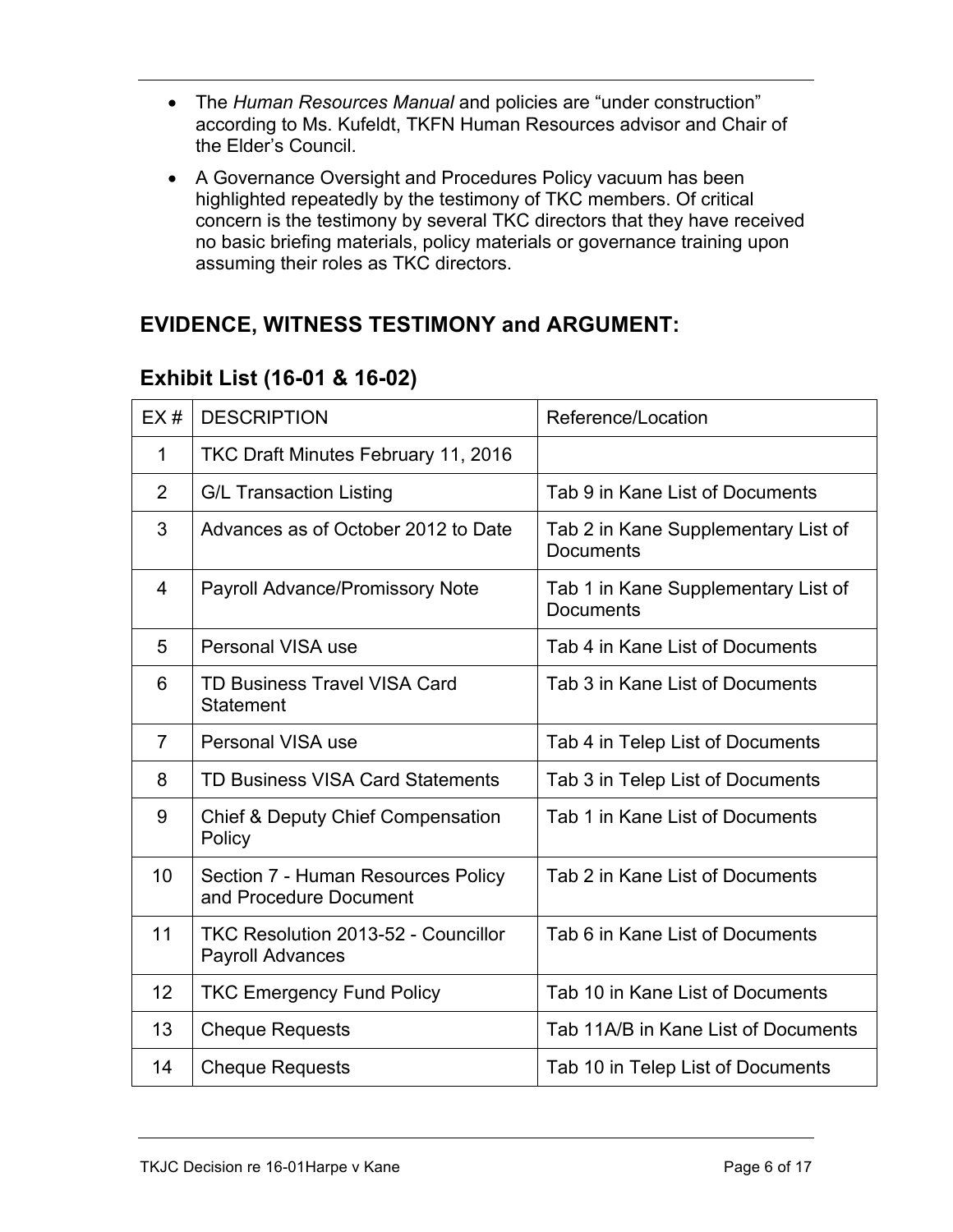|    | <b>Exhibit List (Continued)</b>                 |                                                      |
|----|-------------------------------------------------|------------------------------------------------------|
| 15 | <b>TKC Medical Emergency Fund</b>               | Tab 11 in Telep List of Documents                    |
| 16 | <b>TKC Policies</b>                             |                                                      |
| 17 | <b>TD Canada Trust Personal</b><br>Assessment   | Tab 7 of Kane List of Documents                      |
| 18 | <b>TKC Expense Claims</b>                       | Tab 5 Telep List of Documents                        |
| 19 | <b>Promissory Notes</b>                         | <b>Tab 1 Telep Supplementary</b><br><b>Documents</b> |
| 20 | <b>Cheque Request Emergency Medical</b><br>Fund | Tab 12 Telep List of Documents                       |

#### **Witnesses:**

Ms. Harpe called Ms. Pillai, Ms. Diane Graham, Ms. Tiffany Eckert-Maret, Mr. Andrew Johnston, Ms. Roberta Auston, and Ms. Theresa Jacobs.

Ms. Barrett called Ms. Roberta Kufeldt, Ms. Benje Clethero, Ms. Laura Nolan and Ms. Kane.

#### **RE: The February 11, 2016 TKC meeting**

Ms. Pillai, Ms. Graham, Ms. Eckert-Maret, Ms. Clethero and Ms. Nolan presented accounts of a pivotal, heated TKC meeting on February 11, 2016 at which the use of the TK VISA cards by Chief Kane and Deputy Chief Telep for personal purchases was first revealed to the TKC as a whole. Prior to that meeting the TKC directors had not been apprised of the practice. Both Chief Kane and Deputy Chief Telep confirmed their use of the TK VISA cards for personal purposes at the meeting.

Requests for the production of details on credit card usage were never addressed. Mr. Andrew Johnson, the current TKFN Finance Manager, reported that credit card statements had been photocopied but he had been directed to wait until the end of the Judicial Council proceedings before distributing them.

Ms. Pillai, Ms. Eckert-Maret and Ms. Graham believed use of the TK VISA card for personal purposes constituted fraud. Ms. Pillai called the RCMP with this allegation of fraud at the February 11th meeting. She is unaware of any RCMP follow-up to her call.

#### **RE: TK VISA card usage**

Ms. Kane testified that she held a TK TD Business Travel VISA card issued in her name. She had signed a *Card Holder Agreement* for her TD Business Travel VISA and the liability for the credit card was registered in her Bank Account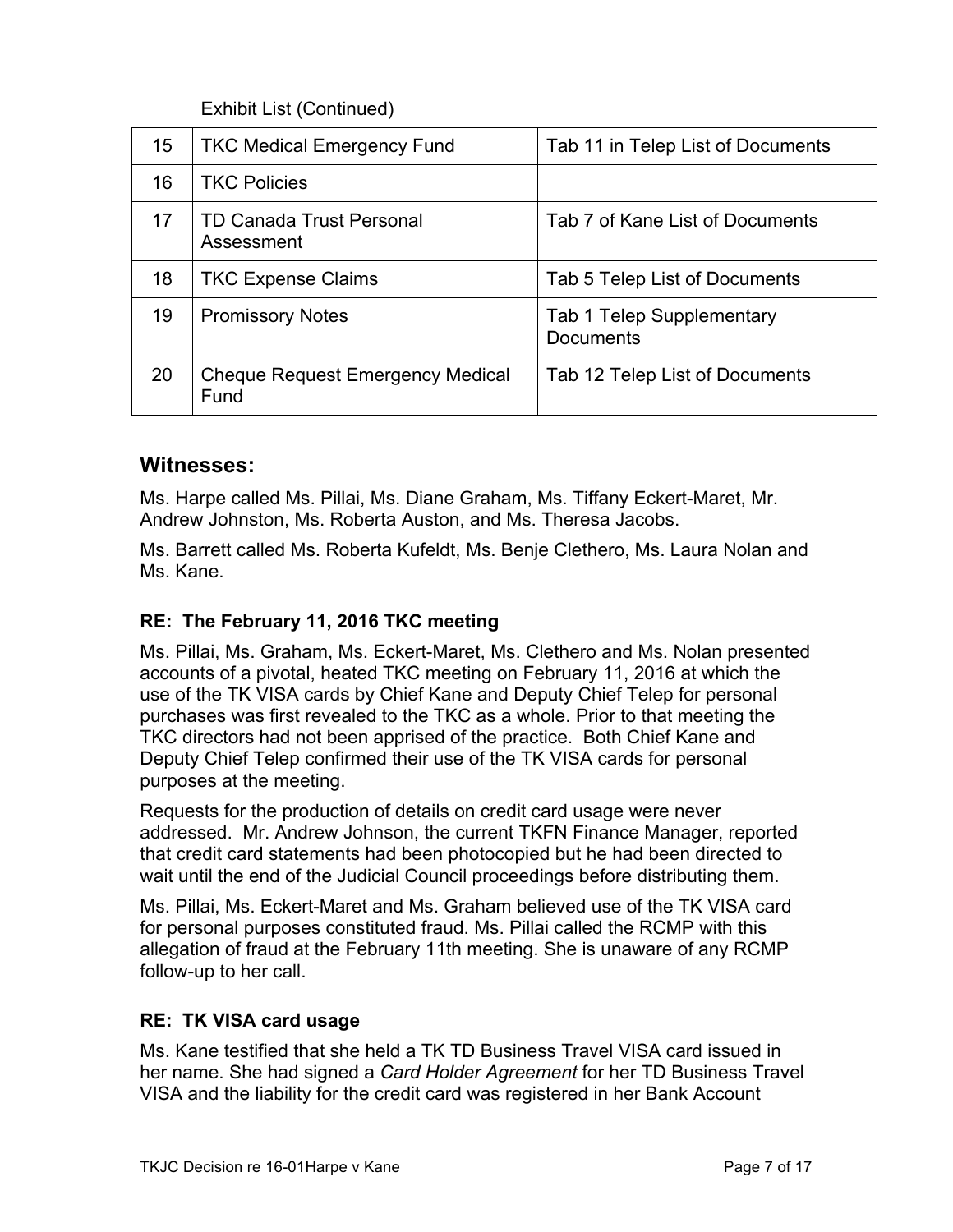Profile (Exhibit 17). Ms. Kane used the card for personal purchases along with bona fide TK business expenses.

Once the credit card statement was provided to her by TKFN, she identified which charges were subject to reimbursement as personal expenditures and provided the receipts to appropriate TKFN officials. Mr. Johnston stated that no interest was charged to Ms. Kane because the TKFN paid off the outstanding TD Business Travel VISA balances when they were billed so no interest accrued. The values of the personal charges were registered by payroll as payroll cash advances subject to deduction from Ms. Kane's pay.

Ms. Kane testified that the former TKFN Executive Director, Shaun O'Dell, had raised the concern about personal credit card usage once with her in a "two- to three-minute discussion". Ms. Kane's personal usage of the card began in 2013 and continued until December 14, 2015 (Exhibit 5). The total amount of personal use was approximately \$9,240 over the 3-year period. (Exhibit 6) Mr. Johnston testified that Ms. Kane's had fully repaid TKFN by April 8, 2016.

Ms. Kane testified that it she now believes it was a mistake to use the card for personal purposes and recognizes there should be a TKFN credit card use policy in place. The former Governance Coordinator, Mr. Schultz, was mandated to draft a credit card use policy. Issues with the draft emerged and have delayed the policy's finalization. The position of Governance Coordinator became vacant. No further work has been done on the policy.

Ms. Harpe argued that the use of the TK VISA for personal expenses should be regarded as a 'loan of public money' in violation of sections 29(1) and 29(2) of TKFN *Finance Administration Act*. It states in *Finance Administration Act* 29.1 that no loan of public money shall be made except as authorized by an order of the Board. She further submitted that as it is common practice in the government and corporate world to prohibit personal expense charges on a corporate credit card, which Ms. Kane should have known it was a breach of fiduciary responsibility.

Ms. Barrett submitted that the TKC indirectly authorized a 'loan of public money' by adopting the *Chief and Deputy Chief Compensation Policy*. (Exhibit 9) which states that the Chief and Deputy Chief, although elected to the positions, were subject to the *Human Resources Policy* as if they were employees of the TKFN. If this were taken to be the correct interpretation then any s. 29(1) violation would be "limited to the instances where the maximum amount permissible has been exceeded, and possibly where advances were not completely repaid prior to an application for a new advance."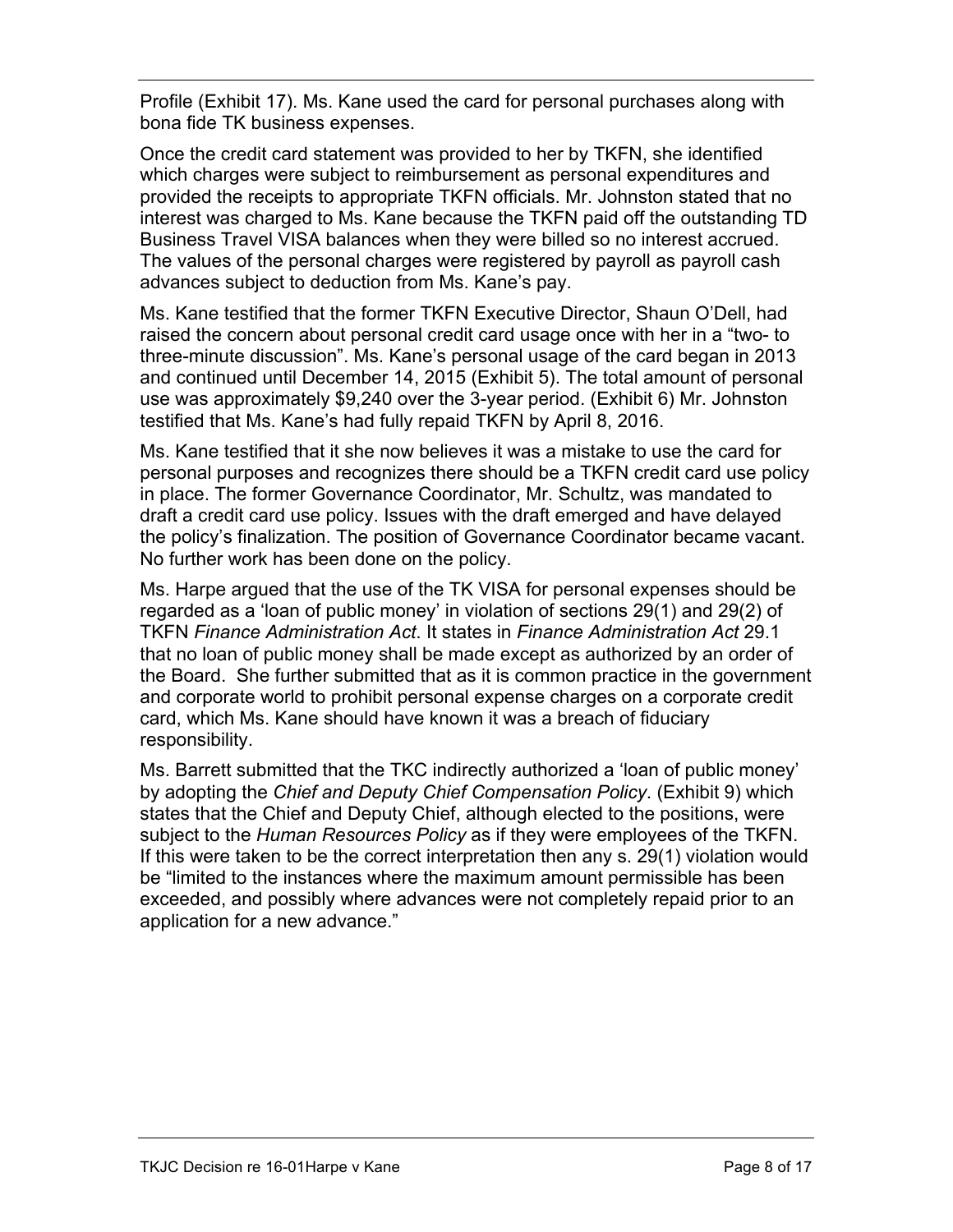#### **RE: Cash advances**

Section 7of the *Human Resources Manual* allows employees to be advanced up to one week's pay and TKC directors can request \$500. (Exhibit 10) *Human Resources Policy Manual* section 7.2 clearly states that payroll advances shall not be authorized to employees if there are any outstanding unrepaid advances.

By virtue of the *Chief & Deputy Chief Compensation Policy* Ms. Kane is considered an "employee" subject to the *Human Resources Manual* except where the *Chief & Deputy Chief Compensation Policy* overrides.

Exhibit #3 shows 'Advances to Date'. Persons other than Ms. Kane and Ms. Telep have been blacked out. It shows that Ms. Kane applied for and received payroll cash advances while outstanding balances from previous payroll advances remained. Further, the amounts due to the TKFN for personal credit card charges were transferred and collected as if they were cash advances and these sums accrued over time.

Mr. Johnston, Chief Financial Officer, noted in his testimony that the *Finance Administration Act* is flawed and needs revision. Mr. Johnston pointed to poor practices such as officials' authorizing their own payroll cash advances as evidence of the act's deficiencies. Furthermore, key finance policies and procedures have not been developed or have been developed but not approved by the TKC.

Mr. Johnston also gave testimony that in a confidential report he had provided to the Chief and Executive Director of the day, it was his belief that personal use of the credit card was a breach of the *Finance Administration Act*. Of particular concern was the frequency of use and substantial amounts accessed. He testified that in response to his expressed concerns, the former Executive Director had confirmed the issue had been discussed with the Chief. The current Executive Director has told Mr. Johnston that she had done nothing about the practice. The practice by Ms. Kane appears to have continued until December 14, 2015.

#### **RE: Emergency Fund**

Exhibit 12 shows there are two emergency funds; one is a general fund and the other established as a medical emergency fund. There are no criteria related to income levels for individuals accessing these funds.

According to testimony from Ms. Kane, she accessed each fund. The emergency medical fund was applied to pay a dental surgeon for unanticipated dental surgery on her son while on vacation in Vancouver in the amount of \$1,000 on January 29, 2014. The second claim from the general emergency fund for \$1,000 paid on December 14, 2015 was for hotel expenses while in Vancouver. She had been asked by an elder to stay and assist in locating the son of a citizen who had been medevac'd and on life support in Vancouver.

Exhibit #13 indicates applications were made by email from Ms. Kane. While neither application was signed by Chief Kane, no evidence was provided that this process was not an accepted procedure for accessing emergency funds.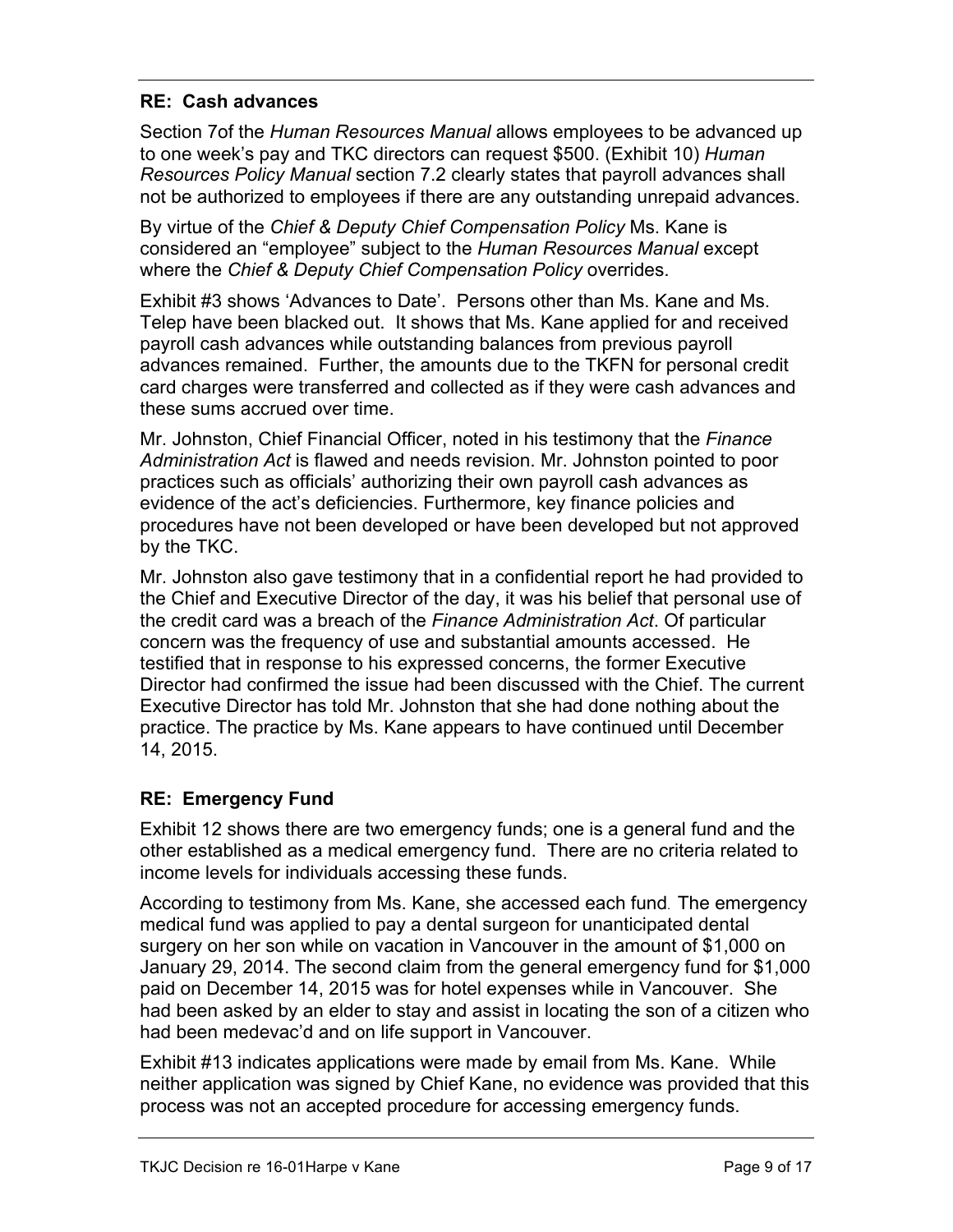The Executive Director is responsible for ensuring that approval of applications to these Emergency Funds are provided in accordance with policy and not exceeding the total amounts allocated within each annual TK budget. Mr. Johnston stated that requests for funding from the Emergency Funds have been growing, reaching \$50,000 to 60,000 last year. Some applicants, he believes, may have been refused.

Ms. Graham testified that it was unclear as to who was responsible for authorizing the use of TK Emergency funds, but she believed from her recollection of previous TKC meetings, there were two discussions related to making access to the funds more difficult for low-income TKFN members. She feared that a 'means test' might be in place allowing the highest paid TKFN officials to freely access Fund dollars. Her evidence was not corroborated by any other evidence.

Ms. Clethero testified that the TK committee which intends to work on Emergency Fund policy has yet to meet.

#### **RE: Breach of confidentiality**

By way of summary background, when Ms. Harpe submitted her Complaint of February 15, 2016 to the TKJC for adjudication, a copy was forwarded, as required by TKJC *Policy and Procedures*, to the Respondent, Chief Kane. In the Complaint an allegation of inappropriate behaviour was made involving the Chief, Deputy Chief and Ms. Emmie Fairclough in Dawson City. Upon receipt of the Harpe TKJC Complaint, Ms. Kane forwarded a copy to Ms. Emmie Fairclough, who is not a TK citizen.

On February 17, 2016 Ms. Harpe filed an additional Complaint with the TKJC claiming that Chief Kane's actions in forwarding the February 15, 2016 Complaint, which included Ms. Harpe's home address, to a non-citizen was a "malicious and vindictive" act, a breach of confidentiality and put the security of a TK citizen at risk by disseminating her home address and contact information.

Subsequently, Ms. Fairclough, in her complaint against Ms. Harpe as filed with the TKJC (TKJC 16-03), demanded an apology and retraction of statements made by Ms. Harpe regarding allegations of inappropriate behaviour by Ms. Fairclough. Ms. Harpe retracted her statement and apologized resulting in the formal closure of Complaint TKJC 16-03.

The *Information and Communication Technology Policy* governing the dissemination of information from and within the TKFN (Section 19) covers the usage of "any technology owned, leased or licensed by the TKC including computers…that can create… send or receive information to or from another electronic device" states that "employees who send or forward email with any libellous, defamatory, offensive… remarks may be found liable; and if an employee sends, forwards or copies any confidential information without permission of the department manager the employee may be liable".

Ms. Kane testified that as the Chief, she believed she was acting in the best interest of the TKFN by forwarding the (soon-to-be public) document to Ms.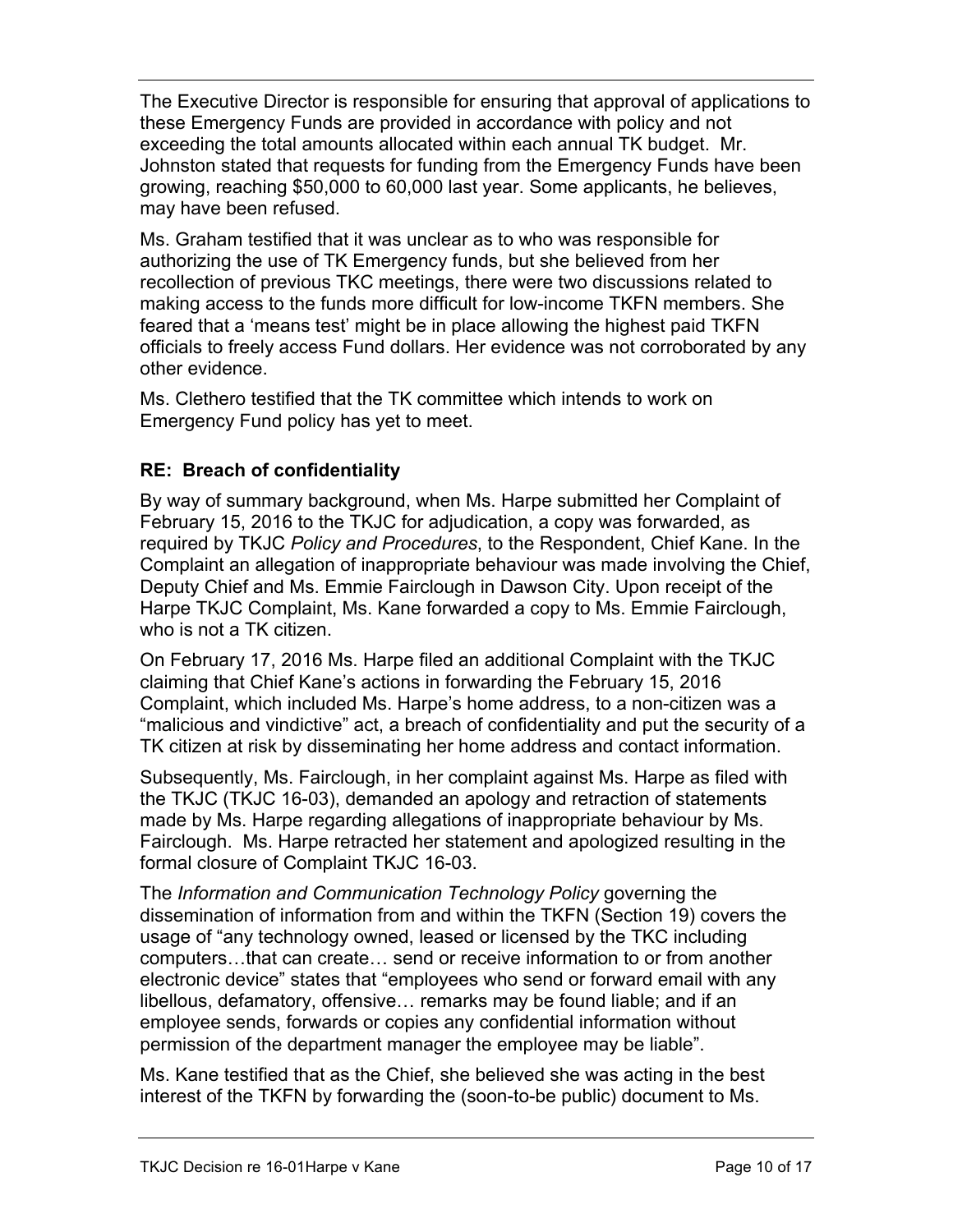Fairclough to eliminate or at least mitigate any liability of the TKFN for the comments made by a TK citizen.

#### **RE: Governance**

Mr. Johnston and Ms. Kufeldt, both TKFN employees, pointed to lack of policy in key areas, including Governance of the TKC which is an ongoing concern, and this Complaint points to a number of challenges created by such flaws.

While a copy was not presented to the TKJC, Ms. Pillai offered a binder she said contained "board member orientation and policies" to a number of witnesses who were TKC Board Members, asking if they had received a copy of the TKC policies. Ms. Graham, Ms. Eckert-Maret and Ms. Auston, TKC councillors testified that they had not received a governance training binder with policies in it or any related training.

## **ANALYSIS & DECISION**

#### **1. Did Ms. Kane use public TKFN funds for personal use and if so, was such use of the TK VISA in compliance with TKFN Policy?**

Ms. Kane admitted using her TK VISA card for personal purchases between October 2012 and January 2016 and that a previous TKFN Executive Director, Shaun O'Dell, had advised her that the personal use of the Credit Card was "a concern, but not a major concern".

Ms. Kane testified that she now believes it was a mistake to use the card for personal purposes and she stopped using the TK VISA card prior to the February 11, 2016 TKC meeting. She had been reimbursing the TKFN on an on-going basis and by April 2016 all outstanding personal expenditures incurred on the card had been fully reimbursed to the TKFN.

Mr. Johnston was asked where the amounts owed for Credit Card expenses due for repayment is shown, and he explained that it shows as a general 'Receivable' on the Financial Statements. He also explained that the TK VISA monthly statement/invoice is sent to the TKFN office and the finance officer forwards it to the appropriate cardholder (in this case, Ms. Kane) who codes the expenses and returns it to Finance. When asked if he 'sees the statement' he replied that he only reviews the statements if receipts are missing and when asked if any were missing, he replied 'nothing significant'. In spite of this testimony, no evidence of receipts provided was offered.

The absence of receipts led to an allegation that some of the charges shown on the TK VISA statements as personal expenses were, in fact, charges where cash was received. No evidence was provided to prove, or disprove this claim, but Mr. Johnston, when asked specifically, stated that there had been no cash advances shown on the Statements, that if cash was accessed at an ATM, a fee would show, but that if "cash back" was requested from a vendor, it would not show on the VISA statement.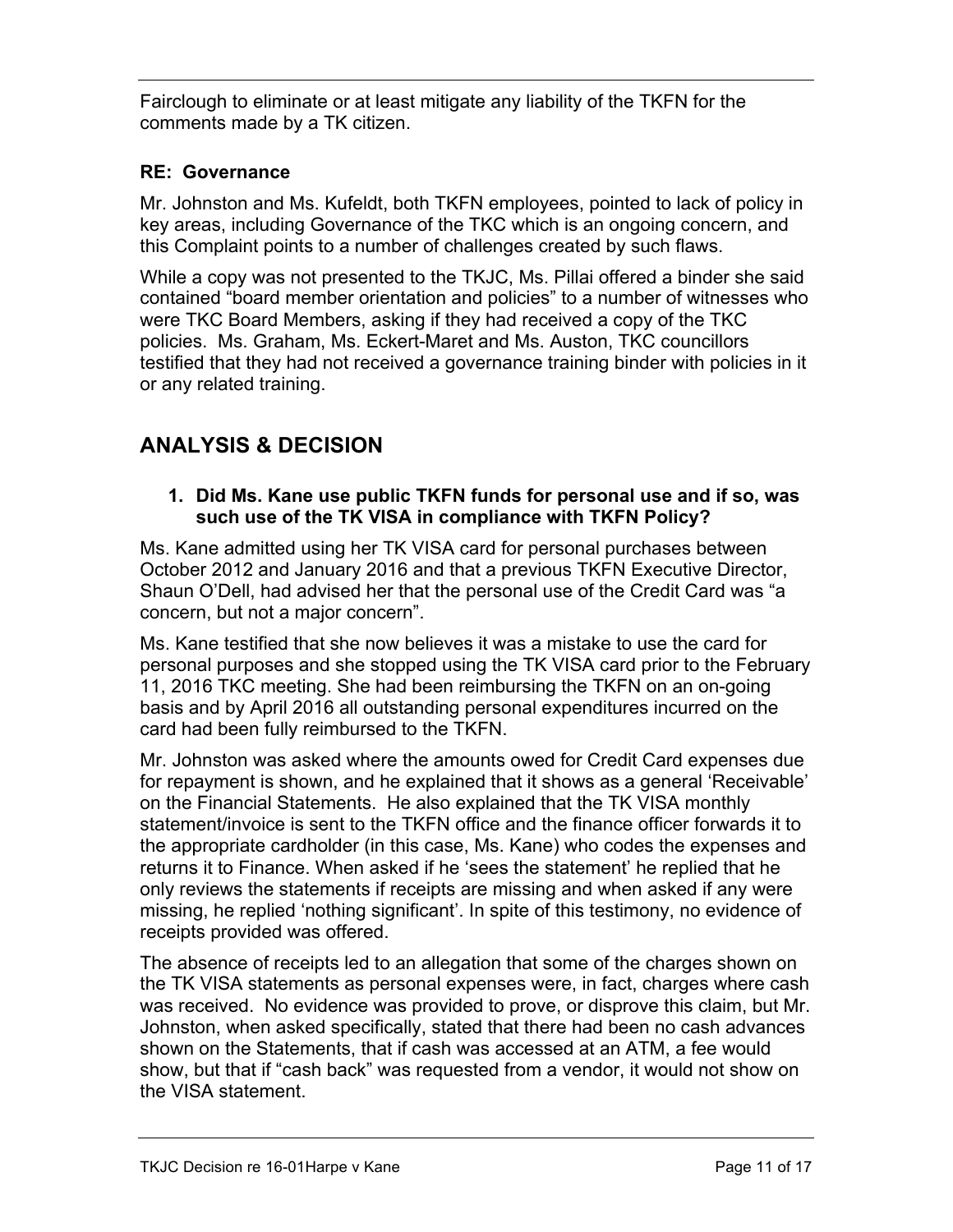The absence of a clear, consistent written policy on credit card usage mitigates to some degree the inappropriate use by Ms. Kane for personal charges. Additionally, the issuance of the Card in Ms. Kane's name and her personal liability for unpaid charges arising from the contractual nature of the *Cardholder Agreement* she signed could suggest that Ms. Kane did, in fact, believe it was her credit card to be used at will.

#### **2. Did Ms. Kane comply with TKFN policy in regard to standard payroll advances for payroll cash advances and/or TK Visa personal charges?**

Exhibits 3, 5 and 6 show Ms. Kane, in addition to the accruing sums for personal expenses on the credit card, took additional payroll cash advances at will. These acts resulted in non-compliance with the *Human Resources Policy Manual* section 7.2 requirement that all advances be cleared prior to accessing new funds.

The *Finance Administration Act*, Chapter 2 defines "Public Money" as all money and negotiable instruments received held or collected by, for or on behalf of the TKC including revenues, interest on investments, money in funds, money borrowed by the TKC and money in trust funds. Section 29(1) states that no loan of public money shall be made except as authorized by an Order of the Board and 29(2) states that the power to make loans or direct equity investments from the operating fund shall not be exercised except in accordance with the regulations. Unfortunately, there are no regulations supporting these sections of the *Finance Administration Ac*t.

The *Human Resources Policy* requires that payroll cash advances only be issued to "employees in cases of pressing emergencies" which is defined as "unforeseeable circumstance that will cause hardship unless immediate financial assistance is obtained." Further, advances may not exceed one week's pay and there is to be no additional advances until all prior amounts are repaid. Evidence clearly shows that Ms. Kane received cash advances while prior amounts for repayment still remained, in breach of the policy.

The payroll cash advances policy was breached by Ms. Kane on an ongoing basis with the knowing collaboration of the departmental employees. As the Chief of the TKFN, Ms. Kane is accountable under the policy and ultimately responsible for payroll and payroll deductions. The responsibility to uphold the policy lies squarely on Ms. Kane's shoulders.

While not at question in this matter, the TKJC must note that while names of employees have been redacted, Exhibit #3 shows multiple instances where employees are allowed to carry balances forward and access additional cash advances in non-compliance with the Policy.

A lack of adequate oversight on the part of the TKC, inadequate *Human Resources Policy* enforcement within the TKFN and the Governance Policy vacuum, coupled with a weak *Financial Administration Act* demanding amendments, however, are factors forcing the TKJC to judge these breaches in a less harsh light.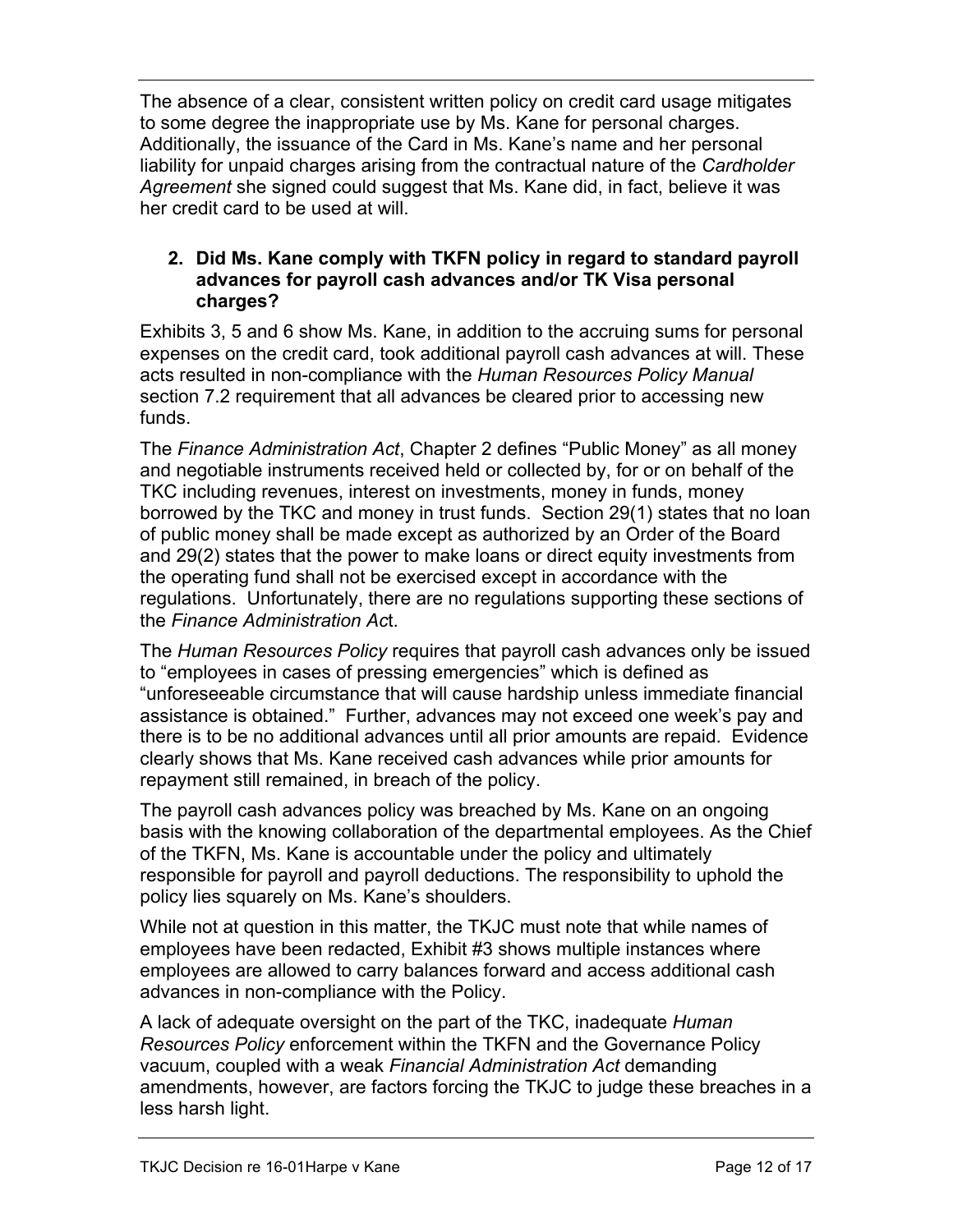#### **3. Did Ms. Kane access the Emergency Fund, and if so, was such access in in compliance with TKFN procedures?**

Ms. Kane, as a TKFN citizen, had a right to apply for assistance under the Emergency Funds. On two occasions she accessed these funds. There was no evidence presented that her accessing these funds denied access to other citizens.

In the absence of evidence that the procedures were not compliant with policy, the TKJC finds no improper access to Emergency Funds by Chief Kane, a TKC citizen.

The lack of transparency in the procedures and standards of qualification to access to the Funds and oversight related to the successful and unsuccessful application and allocation of the Funds presents a larger issue of concern.

#### **4. Did Ms. Kane breach confidentiality by sending a copy of the complaint by Ms. Harpe to a non-TKC citizen?**

Ms. Harpe's Complaint of February 15, 2016 to the TKJC for adjudication, a copy of the complaint was forwarded to Chief Kane, the Respondent, as required by the TKJC Rules of Procedure. In that complaint an allegation of inappropriate behaviour was made involving the Chief, Deputy Chief and Ms. Emmie Fairclough in Dawson City. Upon receipt of the Harpe complaint to the TKJC Ms. Kane forwarded a copy on to Ms. Fairclough, who is not a TK citizen. Ms. Fairclough subsequently demanded an apology and retraction of statement made referring to her by Ms. Harpe in the complaint. Ms. Harpe retracted her statement and apologized. A complaint to the TKJC initiated by Ms. Fairclough was subsequently formally closed on March 16, 2016 (TKJC 16-03).

Ms. Harpe filed a subsequent complaint to the TKJC on February 17, 2016 alleging that Ms. Kane had breached confidentiality by providing Ms. Fairclough with a copy of the February 15, 2016 complaint which contained her personal contact information, which caused her to fear for her personal safety and security. This complaint was joined to TKJC 16-01.

Chief Kane testified that the reason for forwarding the complaint to Ms. Fairclough was, in her mind, a fiduciary responsibility to the TKFN as Chief. She submitted that the allegations made by Ms. Harpe, naming Ms. Fairclough, put the TKFN at risk of libellous charges. Further, she stated that complaints to the TKJC are considered public documents, so the information on the complaint letter was not private.

*Information and Communication Technology Policy* (Section 19) provides guidance for our deliberation on this concern. The policy covers the use of any technology owned, leased or licensed by the TKC including computers…that can create… send or receive information to or from another electronic device. It clearly states that employees who send or forward email with any libellous, defamatory, offensive… remarks may be found liable; and if an employee sends, forwards or copies any confidential information without permission of the department manager the employee may be liable.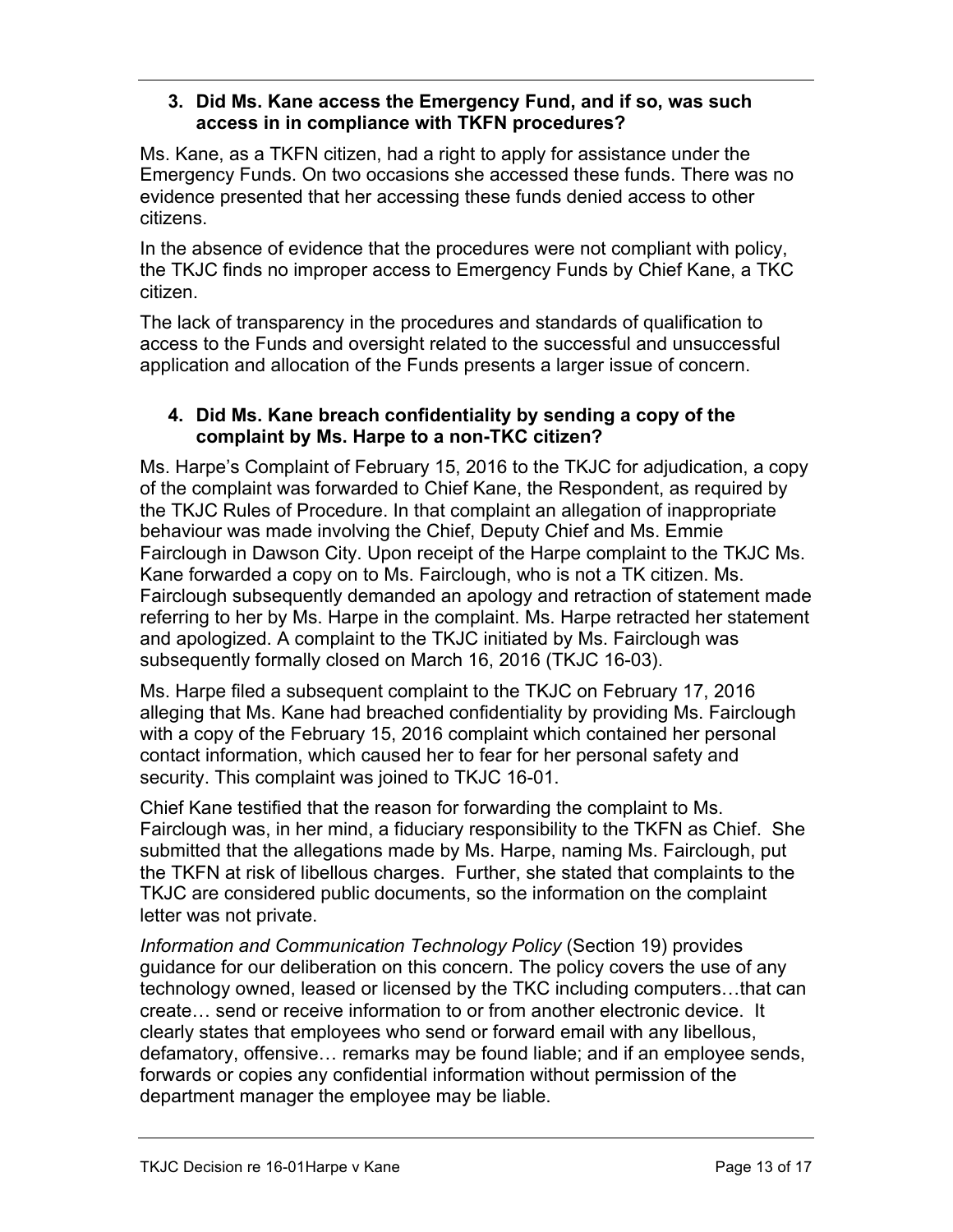Our review of section 19 of this policy does show that Ms. Kane forwarded the email in question in breach of the stated policy on at least one count. The fact that complaints to the TKJC would have made public and thus the complaint and any information associated with it widely accessible does not diminish the injunction upon employees of the TKFN to adhere strictly to its policies.

#### **5. If any or all of the above acts are proven, did their commission by Ms. Kane compromise the dignity and/or effectiveness of her position as Chief sufficiently to warrant removal from office?**

The TKJC finds that Ms. Kane improperly used the TK Credit Card for personal expenses. Further, that such charges were transferred to Payroll for reimbursement over time was in essence a loan of TK public money.

Ms. Kane used the TK VISA for personal purchases which was treated as a payroll cash advance, reimbursed by payroll deductions over time while additional payroll cash advances were also requested and received. Both the transfer of indebtedness arising from the use of the Credit Card to payroll cash advances and the receipt of additional payroll cash advances were in violation of Section 7.2 of the *Human Resources Policy and Procedures Manual* as Ms. Kane received numerous and ongoing payroll cash advances prior to full repayment of previous balances.

As noted earlier, collection for personal charges on the TK VISA was through allocation of the amounts as payroll cash advances, which were then deducted from Ms. Kane's pay. This process is not appropriate.

Repayment should have been made monthly, in full, by cheque or cash by Ms. Kane. The charges against the TK VISA were paid in full by the TKFN out of public money. Carrying a balance of debt, therefore, is essentially a loan of TK funds. In the absence of a credit card use policy, however, we must recognize that at some time in the past an internal Council or departmental decision was made to implement this process.

Ms. Kane did not inappropriately access the emergency funds, based on current practices and procedures.

Ms. Kane violated Section 19 of the *Information and Communication Technology Policy* when she forwarded the Harpe complaint of February 15, 2016 by e-mail to Ms. Fairclough.

TKJC is provided with the constitutional power to remove any TKFN official from office. This power flows from section 12.2 of the *Constitution*, which states it may "remove a member of the Board if he or she is found to be compromising the dignity or effectiveness of that office." The TKJC has exercised this power and will continue to do so in the best interest of the TKFN.

Ms. Kane's violations are more administrative in nature than demonstrative of contempt for the laws of the TKFN. Her violations did not result in any adverse effect on the functioning of the TKFN.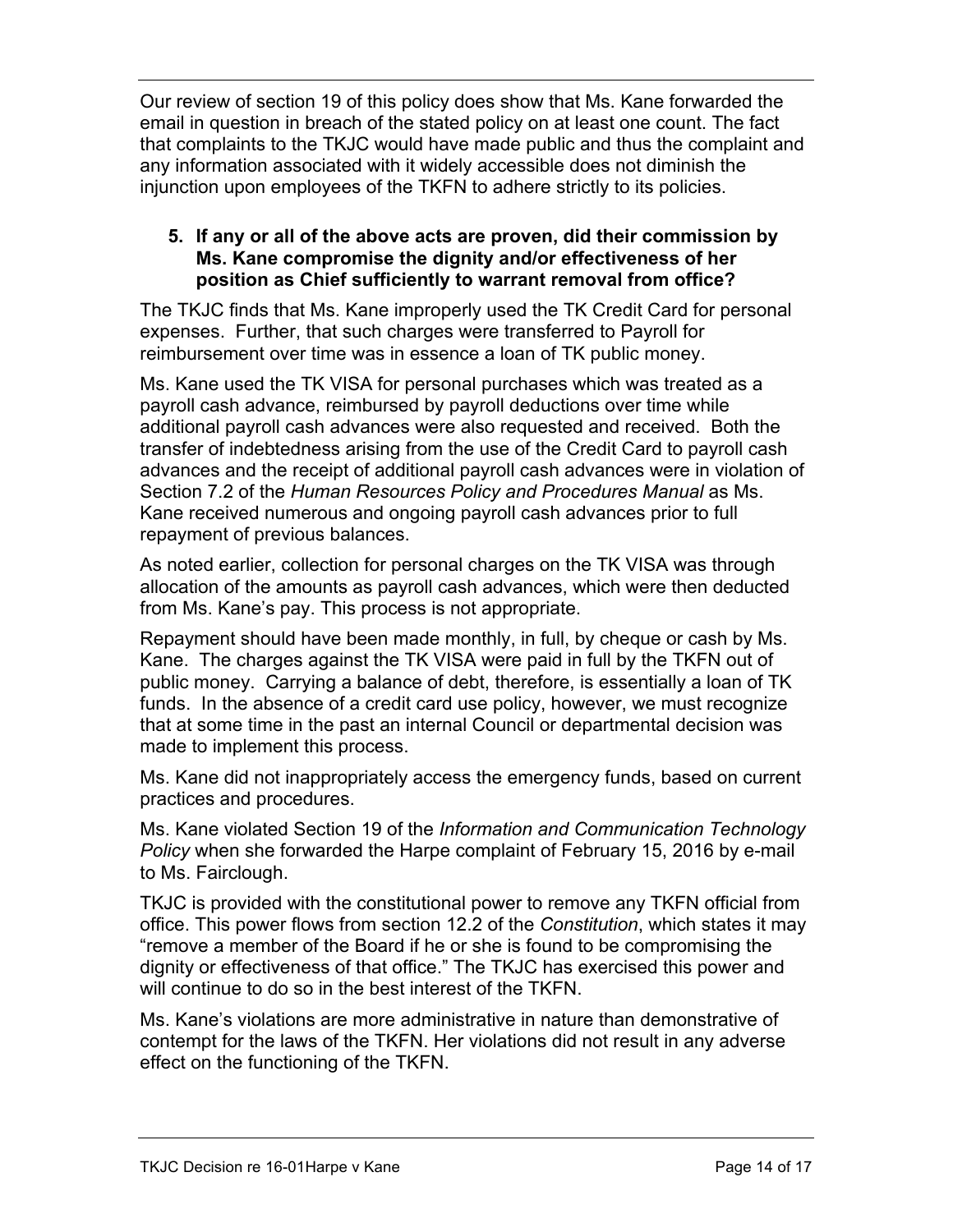While the dignity of the office of Chief is hard won, it is easily lost. The TKFN has been impacted by her actions but not widely or irreparably. As such, the TKJC will not exercise its power under Section 12.2 of the *Constitution*.

## **ORDER**

TKJC will not exercise it power under section 12.2 of the *Constitution* by ordering Ms. Kane be removed as Chief. However, violations must involve sanctions. The highest officer of the TKFN must be held to a high standard in assessing fiduciary responsibility and accountability to the First Nation and its citizens.

Chief Kane was made aware that there were concerns regarding use of the TK VISA for personal expenses but continued to use it for personal purposes until December of 2015. Her testimony provided the TKJC a number of reasons why she believed the ongoing practice was acceptable. However, even in the absence of a credit card policy, Ms. Kane ought to have known that use of a Corporate Credit Card for personal use is not acceptable.

The TKJC orders that Ms. Kane write and make available to all members of the TKFN a letter of apology to them with specific regard to her use of the TK VISA card for personal purposes, breach of Section 7.2 of the *Human Resources Policy and Procedures Manual* with regard to receiving pay advances prior to fully repaying previous balances.

Ms. Kane shall write and ensure delivery of a letter of apology to Ms. Harpe for her breach of Section 19 of the *Information and Communication Technology Policy* in forwarding TKFN communication, and as a result, disseminating personal information of a TK citizen to a non-citizen.

As Chief of the TKFN Ms. Kane will ensure that a credit card use policy is in force for all TKFN credit card cardholders within six months of this decision.

Further, a Leadership and Accountability Act with appropriate regulations or policy must be in place, either formally approved or in interim form. It will ensure that a clearly defined hierarchy of approvals and oversight procedures for any financial requests by TKC directors, Chief and Deputy Chief exists.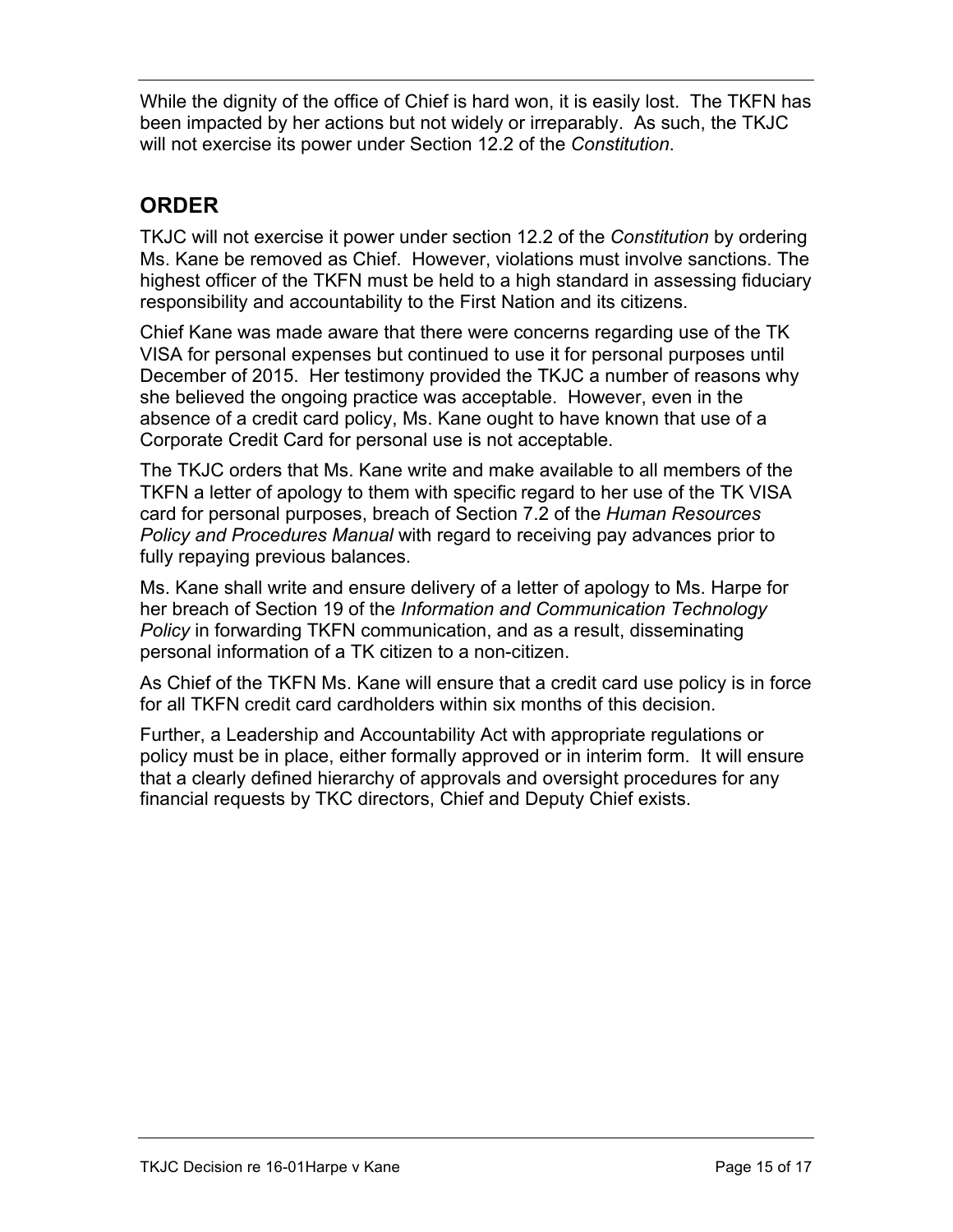#### *Judges' Note on Authority:*

*In this case, the TKJC chose not to exercise its power under section 12.2 of the Constitution to remove an official from office. The TKJC has, in addition to the powers stated under Section 12 of the TK Constitution, further explicit powers such as those of the Government Administration and Interpretation Act (sec.12.3b).* 

*The Yukon Supreme Court stated its interpretation of these powers in Harpe vs. Massie and the Ta'an Kwäch'än Council, 2006 YKSC 01. "The Judicial Council has enormous powers ranging adjudicating violations of the law to removing members of the board."*

*Since 2004 when the TKJC was first established, the TKJC has ordered a broad range of remedies when specific laws or regulations have been violated. These have included ordering the TKC to review all legislation passed during the tenure of a member later determined not to be eligible to have served to obligating a suspended official to retake their oath of office prior to reinstatement when certain conditions had been met.* 

*While these remedies were not specifically legislated, the TKJC understands that the "living tree doctrine" should be applied to the Constitution. The TKJC, under Section 12.1.1 of the Constitution, has the power to "impose such sentences as are provided by law to ensure compliance" and believes "This means that, as with other constitutions, a First Nation constitution should be given a large and liberal, or progressive interpretation to ensure its continued relevance." (2006 YKSC 1, 94.1)* 

Issued by the Ta'an Kwäch'än Judicial Council this 24<sup>th</sup> day of August 2016.

Michael Dougherty, Judge Barbara Evans, Judge

(Salved Vieros